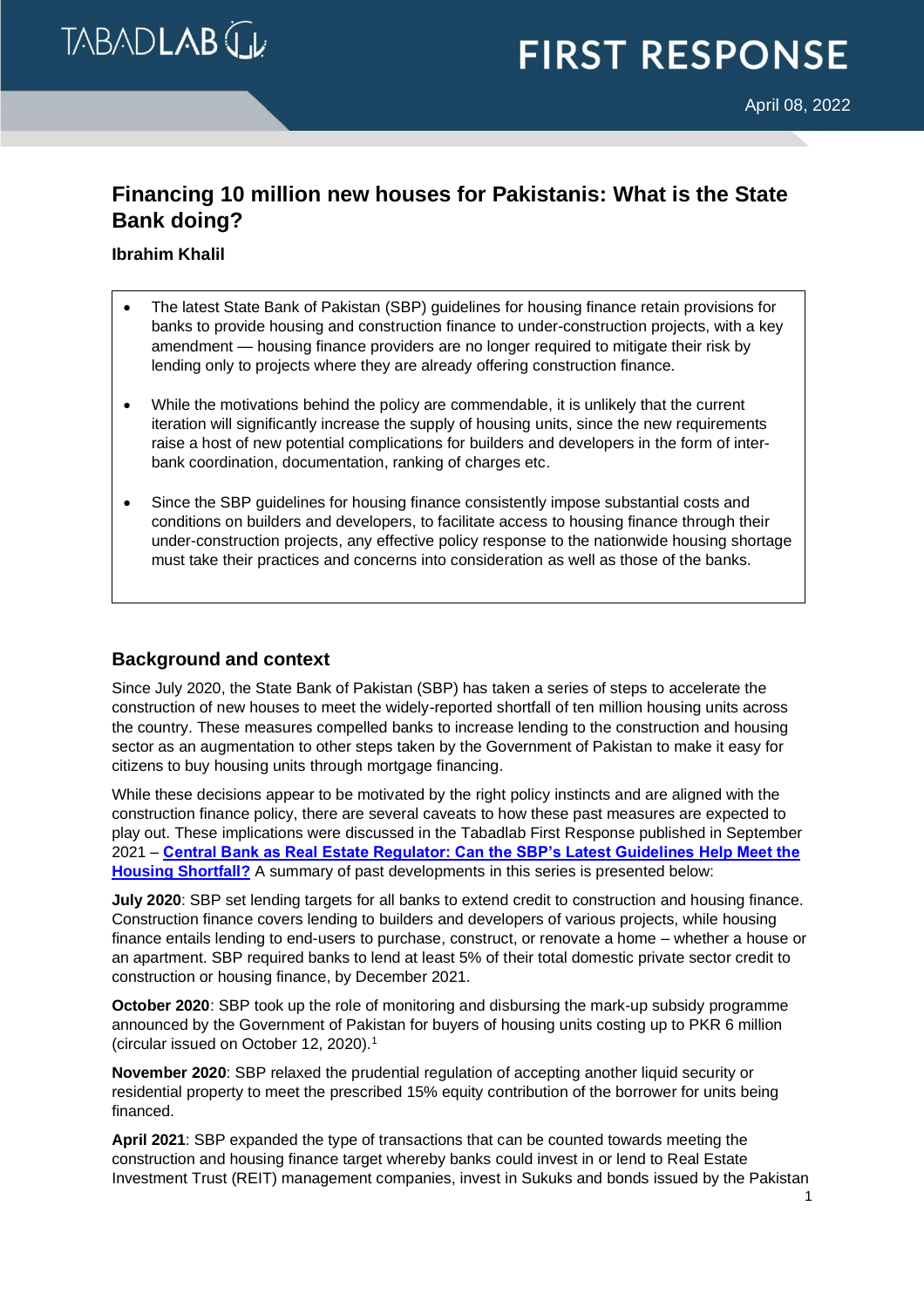Mortgage Refinance Company, or lend to borrowers indirectly via microfinance banks. While this step would have helped banks meet the construction and housing finance target, the impact on housing stock was uncertain.

As a result of these steps taken by the regulator, new construction and housing lending in FY 2021 totalled PKR 259 billion, an increase of 75% over FY 2020.<sup>2</sup>

**September 2021**: SBP made a significant change to the regulatory landscape by allowing banks to provide housing finance to buyers in under-construction projects. While the circular referred to both low-rise and high-rise under-construction projects, it was mainly relevant to high-rise projects. The purpose of the housing finance during the construction phase, as envisaged by the SBP circular, was to enable the end-user to make periodic instalment payments to the builder while the project remained under construction.

### **The latest move**

In the announcement made on February 25, 2022, SBP has removed the central pillar of the September 2021 guidelines – that housing finance providers hedge their risk by lending only to projects where they are already offering construction finance. Under the latest circular:

- 1. A bank can provide housing finance to purchasers in projects where builders and developers are not availing construction finance.
- 2. To mitigate the risk to the bank offering housing finance to purchasers in these projects, the builder must pledge the underlying land to the housing finance provider.
- 3. Later if another purchaser, or a group of purchasers, obtain housing finance from another bank – different than the bank providing housing financing to the initial purchasers – to secure its risk, the second bank should arrange an NOC from the first bank and enter a bilateral arrangement for collateral against land.
- 4. The builder, even when not availing construction finance, must also comply with those requirements of the SBP guidelines for construction financing applicable to builders who have availed construction finance.
- 5. Builders are required to obtain written consent from those purchasers that are not availing housing finance and submit the original copies such letters to housing finance providers. This requirement existed in the previous guidelines, but has been re-emphasized in the latest circular.

### **Implications of the revised SBP Construction Financing Guidelines**

SBP expected that the guidelines laid out for construction financing in September 2021 would have made construction financing more accessible for builders and developers who were previously unable to secure such financing. While analysing this previously, it was cautioned that the changes instituted were unlikely to result in the desired increase in housing unit supply.

The assumption underlying SBP's guidelines is that the availability of construction financing will entice the builder to comply with real estate regulations, bring additional transparency into the project and pay their fair share of taxes. Time will tell, but there is a chance that this overreach of SBP into real estate regulation will discourage the majority of the builders from approaching the banks for construction financing. [...] The SBP's noble intentions in this instance will not be enough to level the playing field amongst the builders, and they will do little to incentivize better treatment of consumers at large.

It is likely that the new guidelines to promote the financing of housing units in underconstruction projects will end up encouraging the construction of high-end apartments by renowned builders. Though this will help SBP inch closer toward its targets for construction financing, it will fall short of generating more affordable housing units in the country, ostensibly the very policy goal of the push for easier construction financing. It will also not help in substantially contributing to the reduction of the ten million housing units' gap in Pakistan.3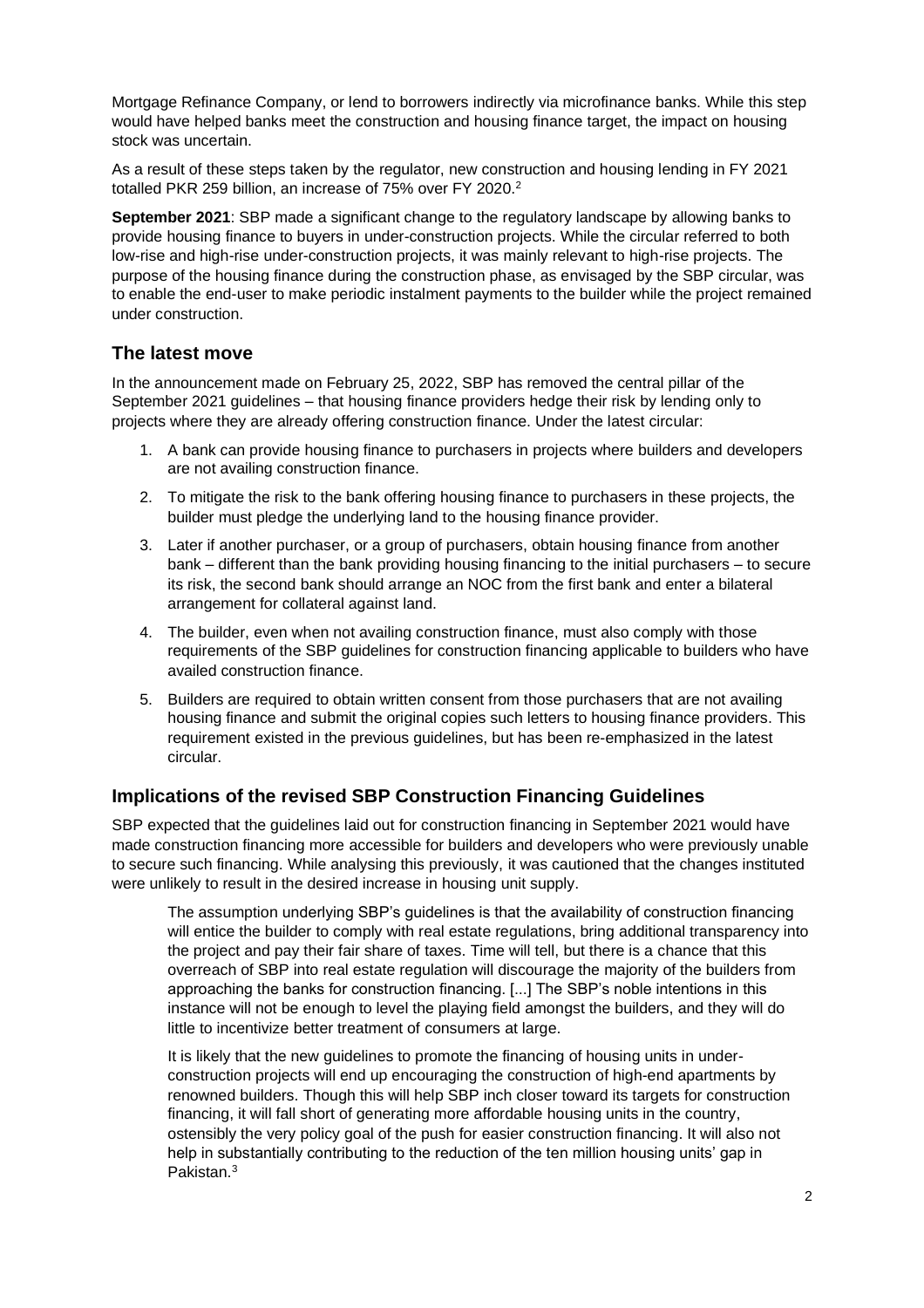SBP issued a statement clarifying their intent:

The SBP guidelines in no way benefit "influential builders only". Actually, these are designed to promote housing and construction finance for all categories of projects including affordable and low-cost housing. The objective of these guidelines is to facilitate both potential home owners and builders who are currently unable to access bank finance for under construction projects. Under these guidelines, financing will also be available for small projects of two to three apartments with area as small as 5 Marla or less.

The objective of the SBP guidelines issued is not to micro manage the banks. On the contrary, these guidelines, prepared after detailed consultations with banks, provide an enabling framework that will help banks to venture into this new segment of financing. It is entirely up to the banks to decide which project and builder are credit worthy in accordance with their internal credit policies and due diligence.<sup>4</sup>

Given that the latest circular removes the conditions previously imposed on builders availing construction financing, it appears our concerns about minimal impact on increased construction financing were well placed. The new guidelines, we believe, can further create potential issues and challenges, and will not address fundamental drivers that can increase housing supply.

The SBP's intent to facilitate builders, developers and purchasers is commendable. However, the following challenges can potentially limit the effectiveness of revised guidelines:

- 1. Builders and developers who have not availed construction financing for a given project will be required to create a mortgage charge over the land and the project. Builders who are constructing an apartment building – for instance, of 100 apartments – on free and clear land, from their own resources without taking any construction financing from the bank, will not find it viable to give a mortgage over the land to a bank simply because one apartment buyer is getting housing finance.
- 2. Builders who are not availing construction financing will nevertheless have to comply with the SBP guidelines for construction financing, incurring all the costs of compliance without any particular benefit – something they are unlikely to do. Given the slow adoption of this facility since the September circular, the new guidelines – which retain these compliance costs – will probably inhibit uptake in the future as well.
- 3. Purchasers are not restricted to any lender in their search for housing finance. This means that, in the few cases where a builder might be willing to facilitate purchasers, the project could have several banks and DFIs trying to create mortgage charges over the land and project. This would likely raise previously unforeseen complexities of inter-bank coordination, documentation, ranking of charges etc.
- 4. Housing finance providers will not only have to assess purchasers' capability to service their mortgage, but as the project is under construction, they will have to undertake the same credit assessment that construction finance lenders do. This means estimating the project completion risk. Mortgage finance providers in developed markets only finance completed projects for a specific reason – it limits their responsibility to assessing only the mortgage servicing capability of the purchaser and not the builder/developer. To estimate project completion risk, housing finance providers will require information from builders (cashflows, feasibility, bank balance, track record, cost reports etc.) to assess if the project can be completed on time. If builders are not utilizing construction financing in order to avoid disclosing this information to construction financing lenders, there is a very low probability that they will disclose this information to a purchaser and/or a purchaser's bank. Similarly, if multiple purchasers obtain housing finance from multiple lenders, the builder will have to disclose this information to each lender.
- 5. Many of these projects are under construction and may have been under construction for extended multi-year cycles. Several of the purchasers who aren't availing housing finance and have been making their payments regularly, will be taken aback when the builder reaches out to obtain their consent to subordinate their rights to a bank just because one of the other purchasers is availing housing finance. It is not clear if consent is required from all